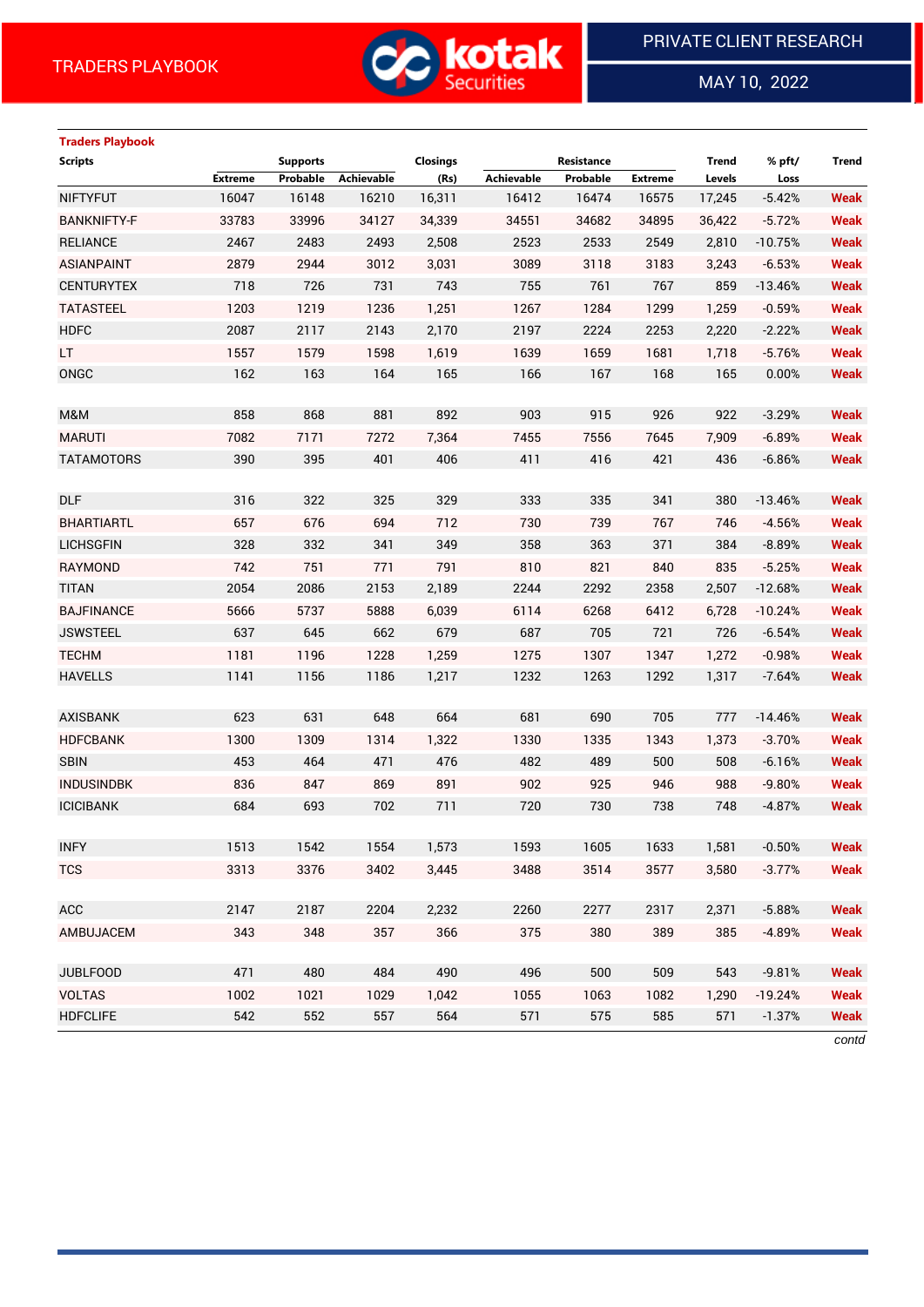## **Closing Pricess**

Closing price is that price at which a scrip closes on the previous day. Traders can start their intraday trade on this level. The stock or index should sustain above or below the closing price else you should exit the trade. Ideally, half a percent should be the stop loss above or below the closing price to enter the trade.

#### **Trend**

Trend is the level at which the tendency of Indices and Stocks can be identified. For best results, you can use the 'Trend Remarks' to trade. A 'Weak' trend means that traders can trade with a negative bias. If the trend is 'Strong', you can trade long with a positive bias. Base price should be the closing price.

#### **Achievable (Supp/Resis)**

It is the price which can be achieved if the Index/Stock trades above or below the closing price. During normal course of trading, first levels are important as one can take profits around first resistance and supports levels.

## **Probable (Supp/Resis)**

It's a second resistance/support and can be achieved if stocks/indices are in trending mode. Events can lead stocks and indices to reach these levels.

#### **Extreme levels**

Sometimes, the stocks fall or rise to their average lowest or highest levels FOR THE DAY and that may act as an excellent contra buying or selling opportunity with a stop loss given in the table. This means buying around extreme support and selling around extreme resistance strictly with a given stop loss. For e.g. If the extreme support for Nifty is given at 5605, and in case the market comes down to similar levels, then you can initiate long positions with the given 'stop loss for long' in the column, say at 5585. If it breaks 5585 then the trader must exit the position. This is valid on both the sides.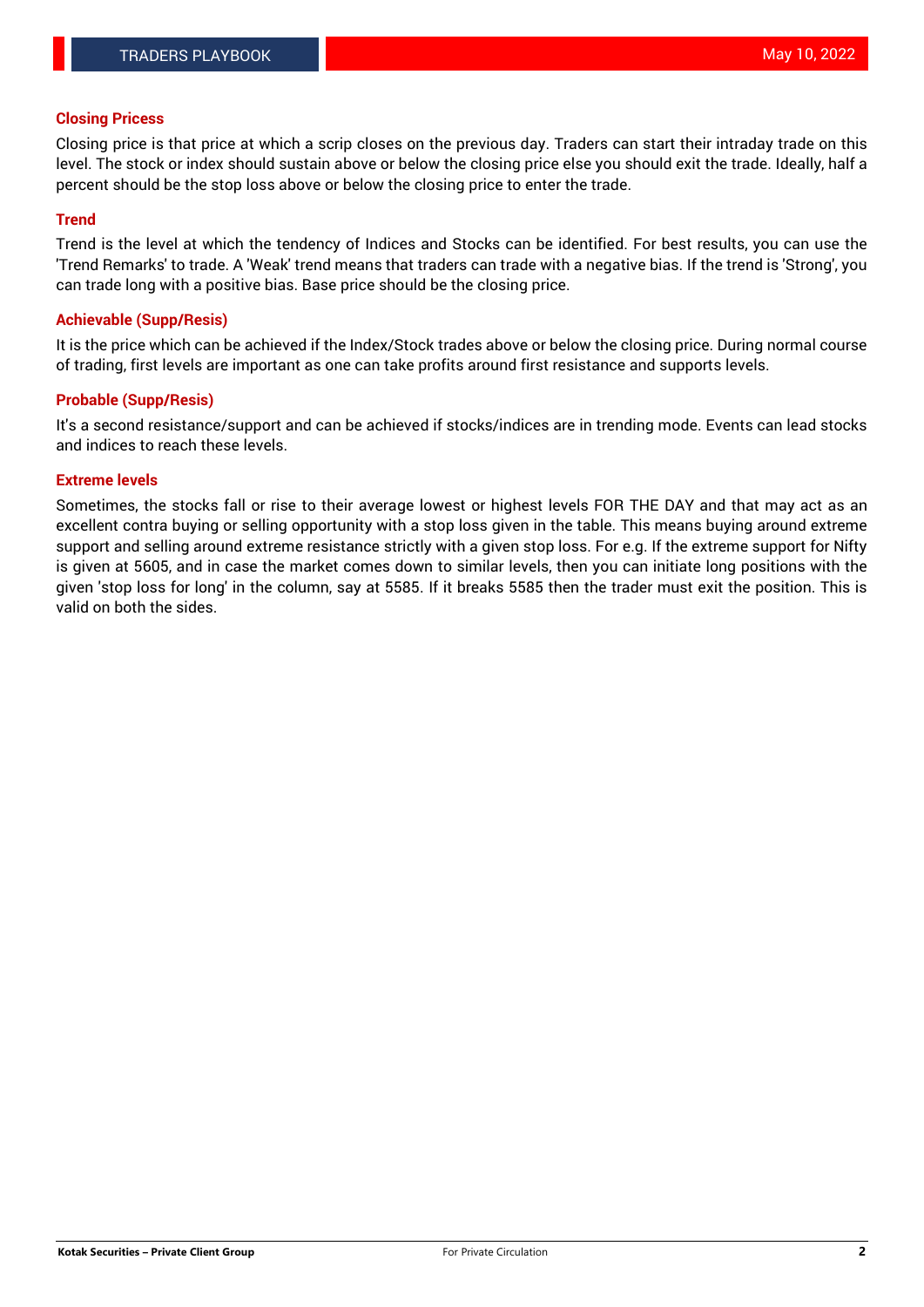## **RATING SCALE (PRIVATE CLIENT GROUP)**

| <b>BUY</b>             | -   | A condition that indicates a good time to buy a stock. The exact circumstances of the signal will be determined by the indicator that an<br>analyst is using.  |
|------------------------|-----|----------------------------------------------------------------------------------------------------------------------------------------------------------------|
| <b>SELL</b>            | -   | A condition that indicates a good time to sell a stock. The exact circumstances of the signal will be determined by the indicator that an<br>analyst is using. |
| <b>Stop Loss Order</b> | $-$ | An instruction to the broker to buy or sell stock when it trades beyond a specified price. They serve to either protect your profits or<br>limit your losses.  |

#### **FUNDAMENTAL RESEARCH TEAM (PRIVATE CLIENT GROUP)**

**Shrikant Chouhan Arun Agarwal Amit Agarwal, CFA Hemali Dhame** Head of Research Auto & Auto Ancillary Transportation, Paints, FMCG Banking & Finance shrikant.chouhan@kotak.com arun.agarwal@kotak.com agarwal.amit@kotak.com Hemali.Dhame@kotak.com

**Jatin Damania Purvi Shah Rini Mehta K. Kathirvelu** Metals & Mining, Midcap **Pharmaceuticals** Research Associate Support Executive jatin.damania@kotak.com [purvi.shah@kotak.com](mailto:purvi.shah@kotak.com) rini.mehta@kotak.com [k.kathirvelu@kotak.com](mailto:k.kathirvelu@kotak.com)  $+91$  22 6218 6440  $+91$  22 6218 6432

**Sumit Pokharna Pankaj Kumar** sumit.pokharna@kotak.com pankajr.kumar@kotak.com +91 22 6218 6438 +91 22 6218 6434

Oil and Gas, Information Tech Construction, Capital Goods & Midcaps

+91 22 6218 5408 +91 22 6218 6443 +91 22 6218 6439 +91 22 6218 6433

**TECHNICAL RESEARCH TEAM (PRIVATE CLIENT GROUP)**

**Shrikant Chouhan Amol Athawale Sayed Haider** [shrikant.chouhan@kotak.com](mailto:shrikant.chouhan@kotak.com) [amol.athawale@kotak.com](mailto:amol.athawale@kotak.com) Research Associate +91 22 6218 5408 +91 20 6620 3350 [sayed.haider@kotak.com](mailto:sayed.haider@kotak.com)

+91 22 62185498

# **DERIVATIVES RESEARCH TEAM (PRIVATE CLIENT GROUP)**

 $+91$  22 6218 5497

**Sahaj Agrawal Prashanth Lalu Prasenjit Biswas, CMT, CFTe** [sahaj.agrawal@kotak.com](mailto:sahaj.agrawal@kotak.com) [prashanth.lalu@kotak.com](mailto:prashanth.lalu@kotak.com) [prasenjit.biswas@kotak.com](mailto:prasenjit.biswas@kotak.com)